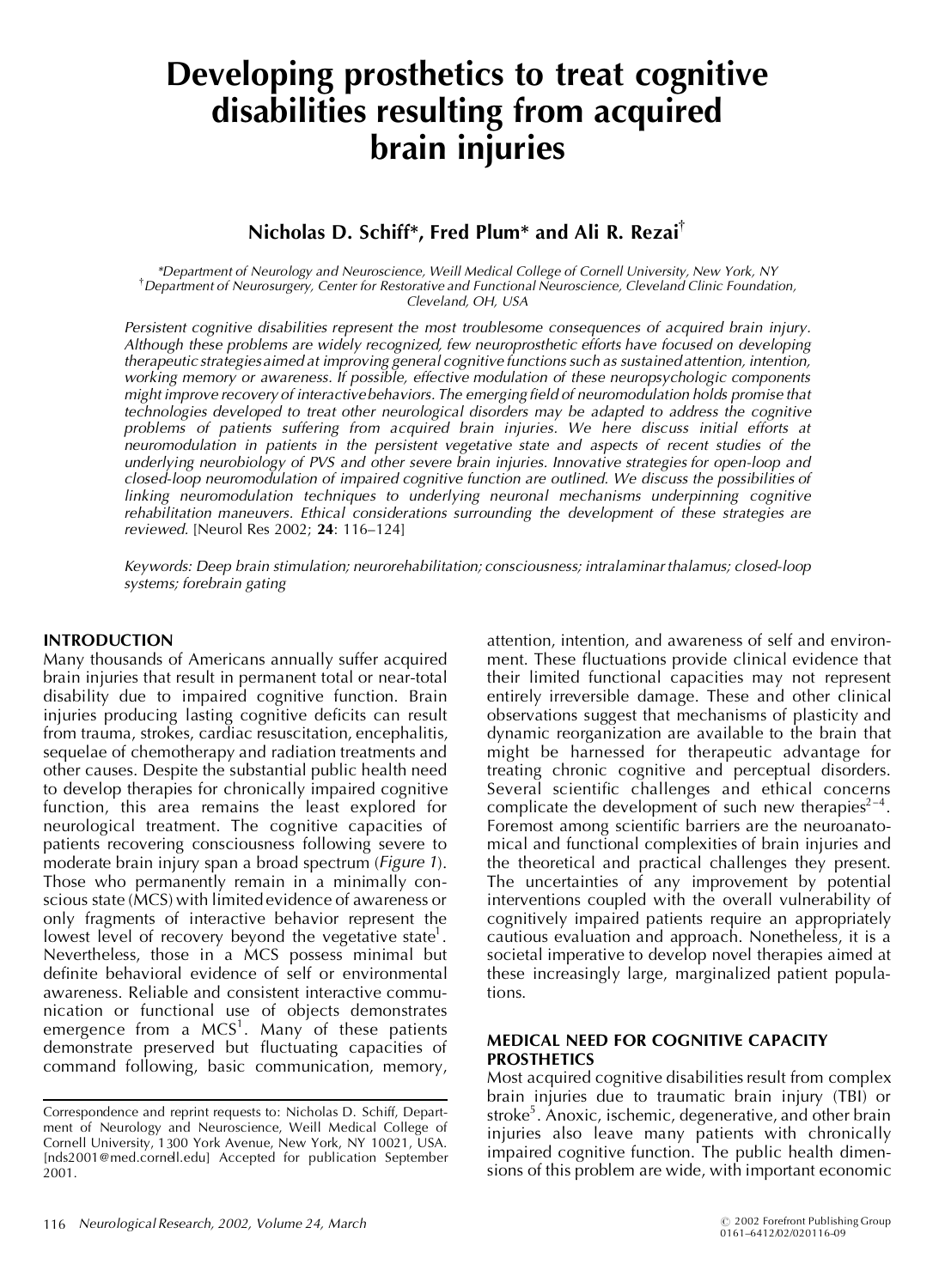

**Figure 1:** Overview of recovery of cognitive following acquired brain injury

and social impact $6,7$ . It is estimated that TBI represents the majority of the patient population with a prevalence of patients suffering long-term consequences estimated at  $\sim$  5–6.5 million, or approximately 2% of the US population. It is estimated that each year an additional 200,000–300,000 patients (out of 2 million new US TBI cases annually) acquire chronic cognitive disabilities $^8$ . Worldwide it is estimated that the incidence of TBI is 10 million annually<sup>7</sup>. Most of these patients incur their injuries at young ages (peak 18–24 years) and remain free of systemic disease. Accordingly, TBI represents the leading cause of long-term disability among children and young adults. The cognitive consequences are often broad and occur in combination with other neurological disabilities. The medical need to create new therapeutic strategies in this large area is presently unmet.

What would a cognitive capacity prosthetic provide? If such assistive devices can be developed they would be aimed at improving sustained attention, intention (initiation, planning, executive functions), awareness (self-monitoring, spatial), and working memory. To achieve these results a cognitive capacity prosthetic would need to be able to augment known cognitive rehabilitation strategies by supporting underlying neuronal mechanisms.

#### **NEUROMODULATION**

Chronic electrical stimulation of subcortical brain regions using deep brain stimulation (DBS) is an increasingly utilized mode of therapy in stereotactic and functional neurosurgery. The potential advantage of DBS, in contrast to traditional lesioning procedures, is its adjustability and reversibility, allowing for maximal clinical efficacy while minimizing complications. Currently the most common application of DBS is in movement disorder surgery. The improved safety and the striking benefits of DBS have expanded the possibilities of intervention into novel targets including the thalamus<sup>9</sup>, the subthalamic nucleus  $(STN)$  and the globus pallidus<sup>10–12</sup>. In addition, modifications of the DBS technique including combination of selective application of pharmacologic agents via microcannula systems<sup>13</sup> and development of closed-loop systems<sup>14</sup> will extend the flexibility and range of applications of neuromodulation. The recent resurgence of DBS has mainly followed the strategy of replacing permanent lesioning of subcortical structures with chronic stimulation at high frequencies believed to functionally suppress neuronal activity by over-riding synaptic mechanisms<sup>15</sup>. The basic mechanisms of DBS, however, are not yet well-understood and the technique also involves selective activation of both cortical and subcortical regions as demonstrated in both  $fMRI<sup>16</sup>$ and  $f$ PET $^{17}$  activation paradigms. At present, clinical studies have focused on open-loop systems for the treatment of tremor, Parkinson's disease, pain, obsessive compulsive disorder, and epilepsy<sup>18</sup> all with an intent to suppress abnormal activity. In addition to providing functional blockade with DBS, it has long been recognized that direct brain stimulation can activate widely distributed brain regions.

#### **Studies of deep brain stimulation and the persistent vegetative state: why vegetative patients are not reasonable candidates for deep brain stimulation**

Over the past 15 years several neurosurgical groups have pioneered neuromodulation efforts in patients with severe brain injuries<sup>19–21</sup>. Most patients included in these studies were in a persistent vegetative state (PVS). Earlier studies in the 1960s and 1970s, introduced electrical brain stimulation of the paramedian thalamus (intralaminar nuclei, ILN, typically the centromedian nucleus) and the midbrain tegmentum (mesencephalic reticular formation, MRF) as a therapy for chronic unconsciousness<sup>22-24</sup>. These early studies of DBS in PVS patients demonstrated that application of electrical current to mesodiencephalic<sup>22,23</sup> and related targets<sup>24</sup> produced a physiological and behavioral arousal pattern. The presence of arousal responses in all patients demonstrated that despite overwhelming forebrain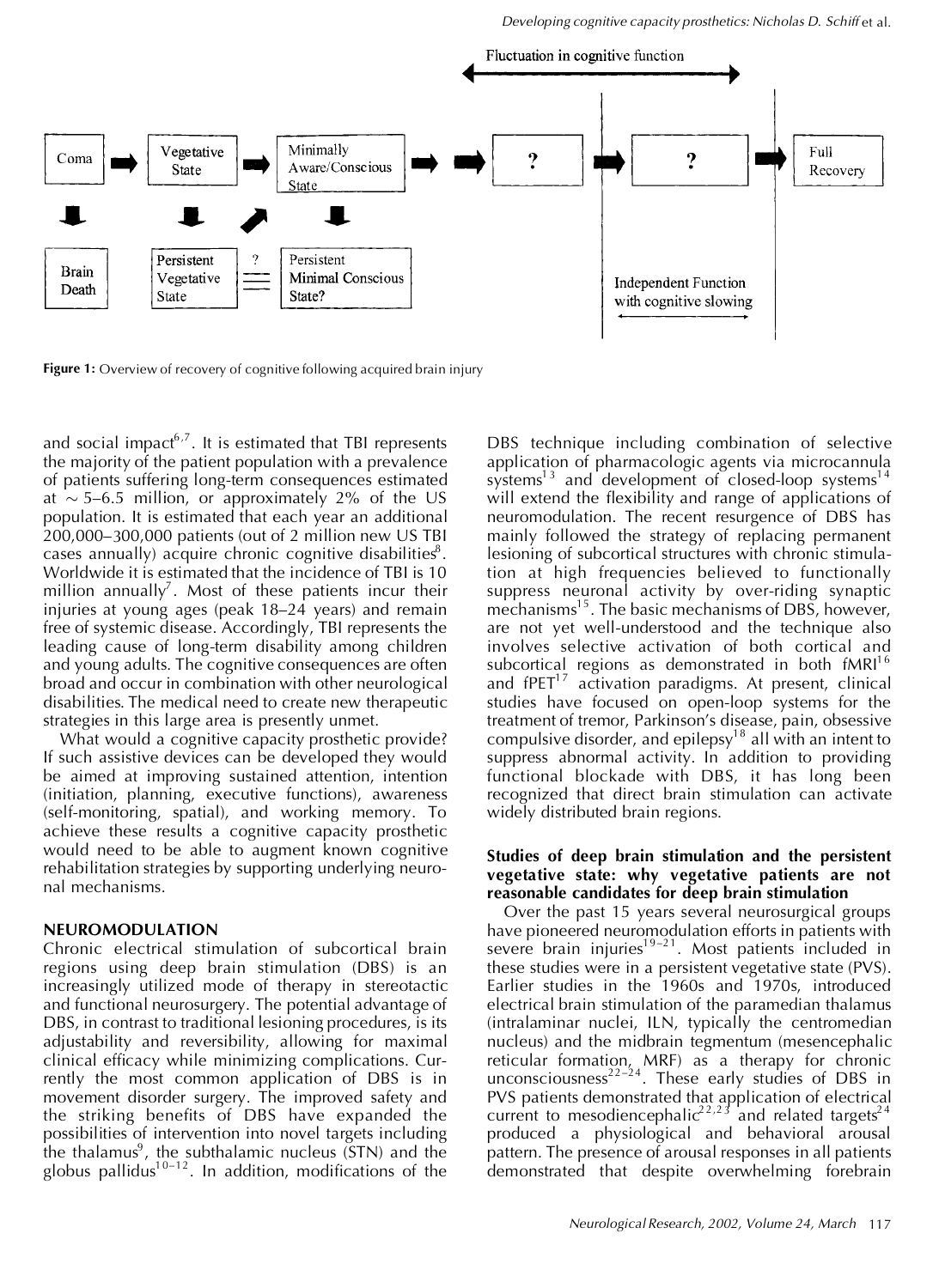damage, it was in fact possible to activate the cortex significantly with the artificial signal. Nevertheless, in both the early and more recent attempts at DBS in PVS patients, electrical stimulation evoked no evidence of sustained recovery of interactive awareness. The physiological changes accompanying brain stimulation proved to be more substantial than the associated clinical improvement.

The rationale provided for attempting DBS in the PVS patients in these studies was that absence of functional recovery might be due to a lack of 'nonspecific cortical activation' or arousal. PVS, however, is defined by the recovery of cyclical arousal without any evidence of interactive awareness. The majority of patients in a PVS have sustained overwhelming cerebral injuries from trauma or anoxia secondary to cardiac arrest<sup>25</sup>. Accordingly, pathological studies demonstrate that few cortical or even thalamic neuronal populations remain in these badly injured persons<sup>26,27</sup>. The failure of generally increased activation to restore a process of forebrain integration in any of the PVS patients studied is therefore not surprising.

Recent functional imaging studies of vegetative patients have demonstrated a lack of forebrain integra- $\,$  tion for even simple sensory processing $^{2 \, 8}.$  In collaborative studies we have characterized cerebral activity in several PVS patients including three patients with unusual fragments of behavior<sup>29,30</sup>. Despite finding apparently isolated networks that may generate such fractions of behavior, no findings suggested that any PVS patients could be brought to higher functional levels. The more recent DBS studies in PVS patients demonstrated comparable safety profiles with other present DBS uses in 49 cases $^{19-21}$ ; these data suggest that risks of implanting DBS devices in severely brain injured patients are not greater than in other conditions.

Recent pathological studies by Jennett *et al*.<sup>31</sup> have compared brain pathology in autopsies of conscious patients with severe disability with those of patients remaining in a vegetative state following brain injuries. Of note, in over half of the severely disabled group, this study identified only focal brain injuries without accompanying diffuse axonal injury or thalamic injury. These findings suggest that significant variations in both underlying mechanisms of cognitive disabilities and residual brain function accompany these severe but less disabling brain injuries. The observations may provide a clinical–pathologic foundation for wide fluctuations in functional capacities of some patients.

### **Fluctuations of cognitive function in patients with acquired brain injury**

Many patients with severe brain injuries demonstrate significant fluctuations in cognitive performance. These variations of behavior are well-known but not frequently described in the medical literature. The phenomenon is illustrated by a recent isolated case reported by Burruss and Chacko<sup>32</sup>. Their patient, a 52-year-old man, remained in state characterized by loss of volitional movement and mutism following a 4-week coma

resulting from the rupture of a basilar artery aneurysm and secondary strokes in the thalamus and basal ganglia. The patient's 'akinetic mutism' was characterized by sitting motionless, staring forward with his hands on his thighs. He was passively rehabilitated to the point of recovering ambulation and stamina without spontaneous movement or speech. This behavioral state persisted without change for 17 months when he spontaneously experienced a fluctuation in his behavioral state described as a return to his 'premorbid state, with full return of his demeanor and affect'. This remarkable clinical change lasted throughout one day and relapsed after sleeping through the night. One year later the patient had a second 'awakening' after suffering a *grand mal* seizure. Several additional wide fluctuations were reported following seizures and two rounds of electroconvulsive therapy but no mechanism was proposed. Other brain-injured patients have been observed to exhibit similarly wide flucutations of their underlying capacities for cognitive function. One plausible mechanism behind such wide variation of functional capacities is the presence of significant abnormal subcortical activity not recognized clinically as seizures or other related phenomena (for example, persistent paroxysmal activity<sup>33</sup> or other forms of hypersynchronous disturbances<sup>34,35</sup>). In an interesting early study by Williams and Parsons-Smith<sup>36</sup> in the 1950s, a patient with a widely, and sometimes rapidly fluctuating minimally responsive state secondary to brain injuries resulting from encephalitis, was studied with thalamic depth electrodes. *Figure 2* illustrates electrographic tracings of local field potentials recorded from the posterior paramedian thalamus and scalp EEG recordings from their original report. In this patient, periodic paroxysmal discharges (*Figure 2*, top panel) were identified in the thalamus during an akinetic mute state (characterized by alert appearance, purposeful withdrawal to noxious stimuli and visual tracking) with minimal change of scalp EEG outside of the presence of slow waves. After administration of deep pentobarbitol anesthesia, these discharges were suppressed and both the thalamic LFP and scalp EEG normalized coincident with the patient emerging into an interactive and oriented state and later full recovery.

The wide fluctuations that these severely brain-injured patients demonstrated indicated that they harbored residual cerebral capacities. The question arises whether or not cerebral networks may remain widely preserved in other such patients who show less dramatic but evident fluctuation. A recent study of two patients in minimally conscious states using functional magnetic resonance imaging techniques suggests that this may be the case. Functional imaging in the two patients identified the integrity of widely distributed cortical networks underlying human language function despite a failure to establish communication with either patient<sup>37</sup>. These findings indicate that forebrain networks may remain functional, yet fail to engender consistent interaction or communication. The identification of fluctuations in cognitive function in patients with acquired brain injuries indicates that at least some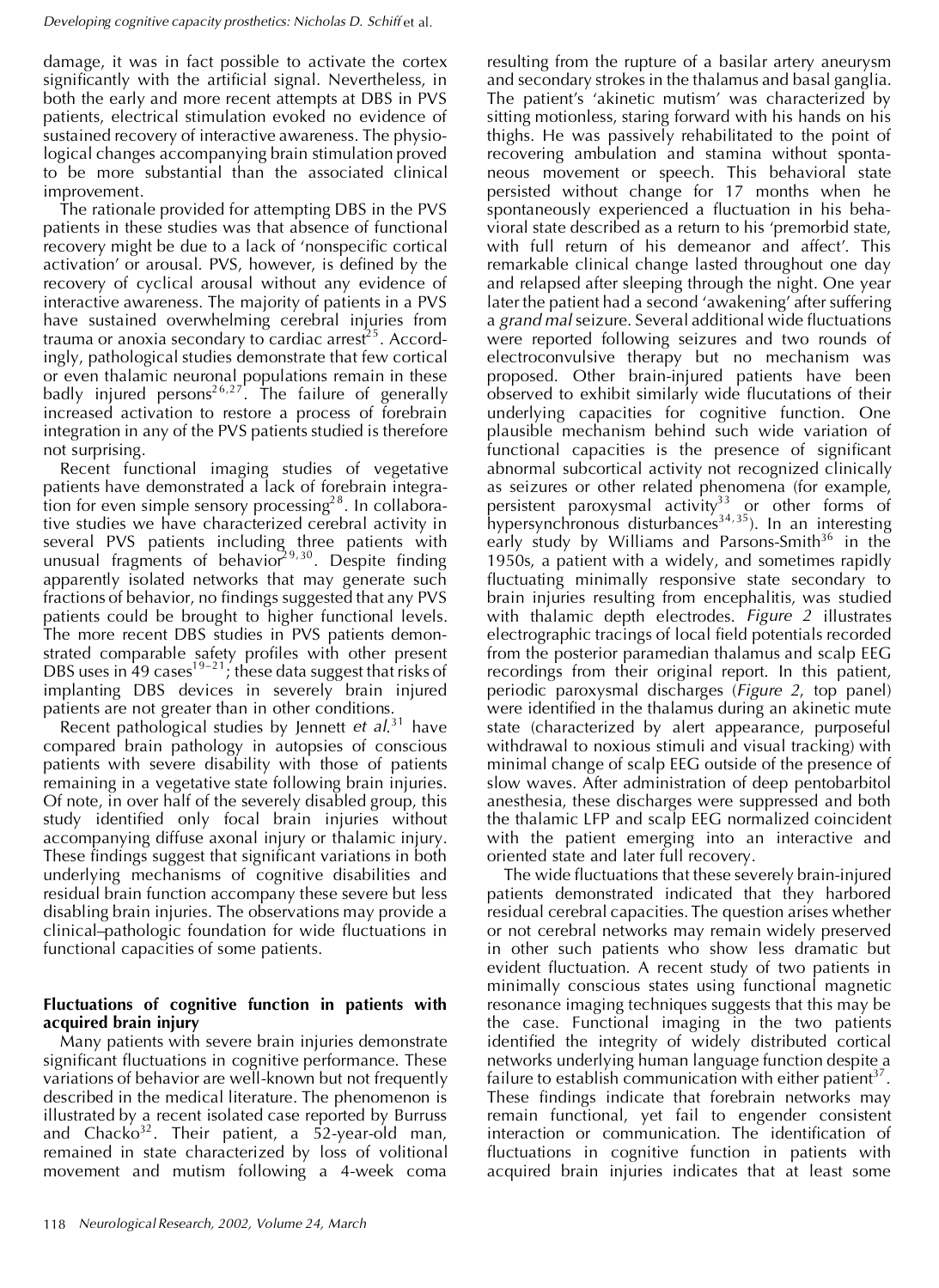

**Figure 2:** Local population recordings from the intralaminar thalamus of a patient with akinetic mutism (Williams and Parsons-Smith, *Brain*, 1951)

component of their disability is dependent on the dynamics of underlying neuronal activity; thus, functional aspects of forebrain integration may potentially be targeted in such patients to improve function. Such variations in performance are often seen in patients recovering from severe to moderate brain injuries and, when present, limit rehabilitation efforts. The underlying mechanisms of fluctuations are poorly understood. Abnormal subcortical activity resulting from reorganization of neuronal connectivity following complex brain injuries is only one possibility. Other possible mechanisms include decreased neuronal firing rates secondary to deafferentation of cortico–cortical or thalamo–cortical connections despite preserved integrative functions (see below) or loss of specific endogenous signals used to organize on-line forebrain integration<sup>38–40</sup> (see below).

#### **An open-loop neuromodulation strategy and rationale**

We have proposed that deep-brain stimulation of selective targets in the thalamic intralaminar nuclei (ILN) of conscious patients with moderate to severe cognitive impairment may amplify their remaining cortical integrative functions<sup>2</sup>. This strategy is based on converging evidence that specific ILN subdivisions gate particular long-range cortico–cortical connections that may functionally support specific behavioral and cognitive functions $41-43$ . Based on a gating model of ILN function and the differences in underlying brain function, the failure of DBS in vegetative patients should not be interpreted so broadly as to exclude its utility in minimally conscious patients. The rationale for attempting open-loop DBS for cognitive impairment is to

selectively support impaired but partially functional brain networks.

To develop novel neuromodulation strategies it is necessary to consider both the mechanism of brain injuries and the underlying neurophysiological mechanisms supporting cognitive brain activity. At present, the knowledge of the former derives primarily from pathologic studies, whereas understandings of the neurophysiological foundations of cognition are based largely on studies in nonhuman primates. We briefly sketch a motivation for open-loop deep brain stimulation in the ILN drawing inferences from these two sources of information. The mechanism of injury in many TBI and stroke patients includes compression of paramedian mesodiencephalic regions due to brain swelling, partially disabling these regions. Compression of the thalamus and brainstem is combined in many instances with shearing injury of cortico–cortical and reciprocal cortico–thalamic connections. These injuries may produce cognitive deficits through a common mechanism by reducing experimentally identified 'cortical persistent activity' associated with on-line wakeful behavior<sup>44-47</sup>. *Figure* 3A illustrates a hypothesis by Purpura and Schiff<sup>38</sup> for how populations of ILN neurons in nonhuman primates may play a role in selectively gating such cortical persistent activity in addition to facilitating tonic changes in arousal states. In this hypothetical experiment, recordings from several cortical and thalamic (ILN and pulvinar) sites are illustrated. The responses are modeled from recordings in the alert primate as reviewed below. The figure illustrates a hypothetical experiment in which a normal subject fixates a cue (upper panels *Figure 3A*) and after a 'go' signal makes a saccadic eye-movement to a target in which a series of letters appear to be identified by the subject. The dark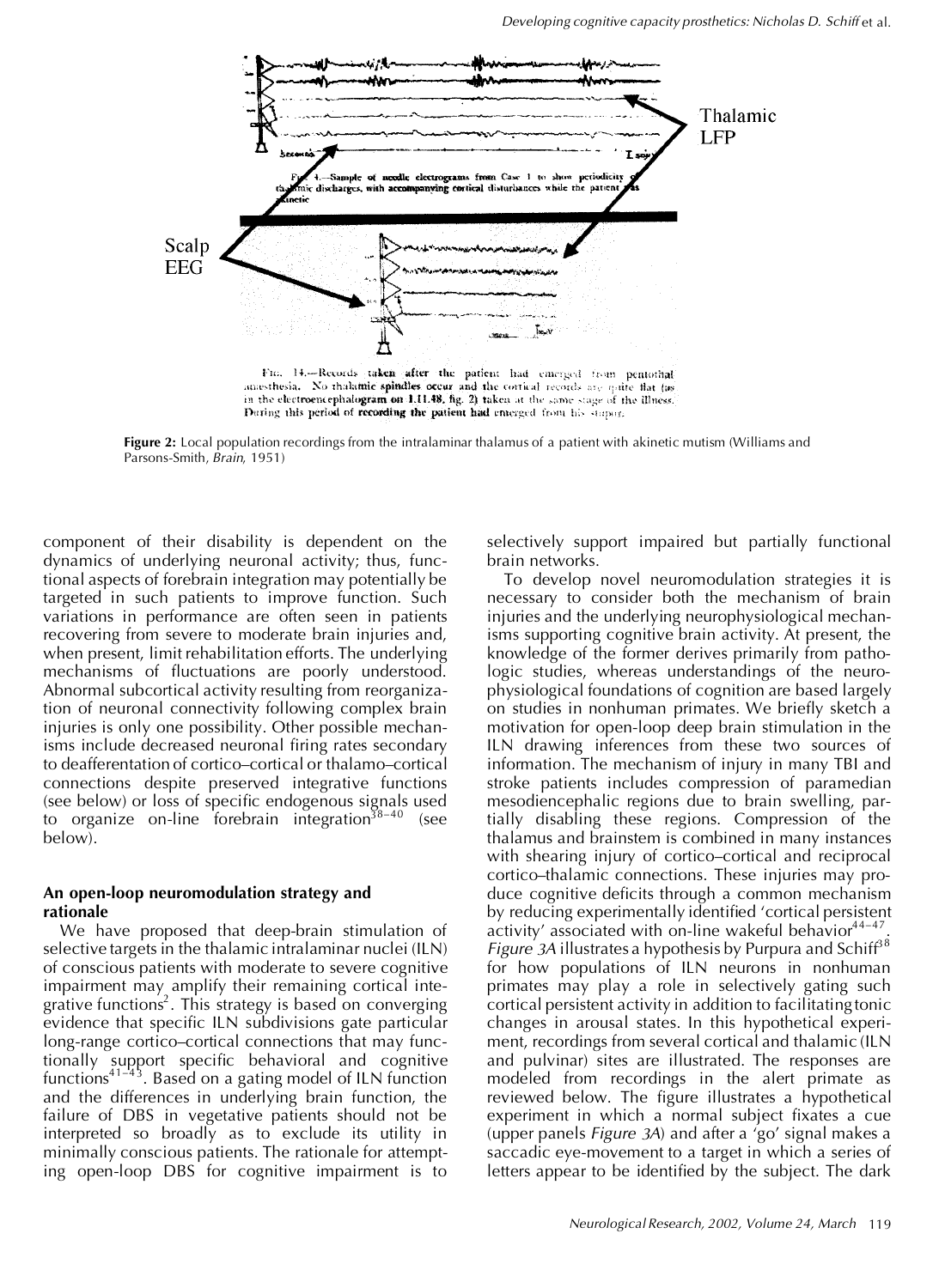

Hypothesis: DBS of ILN mediates extension of endogenous activity envelopes

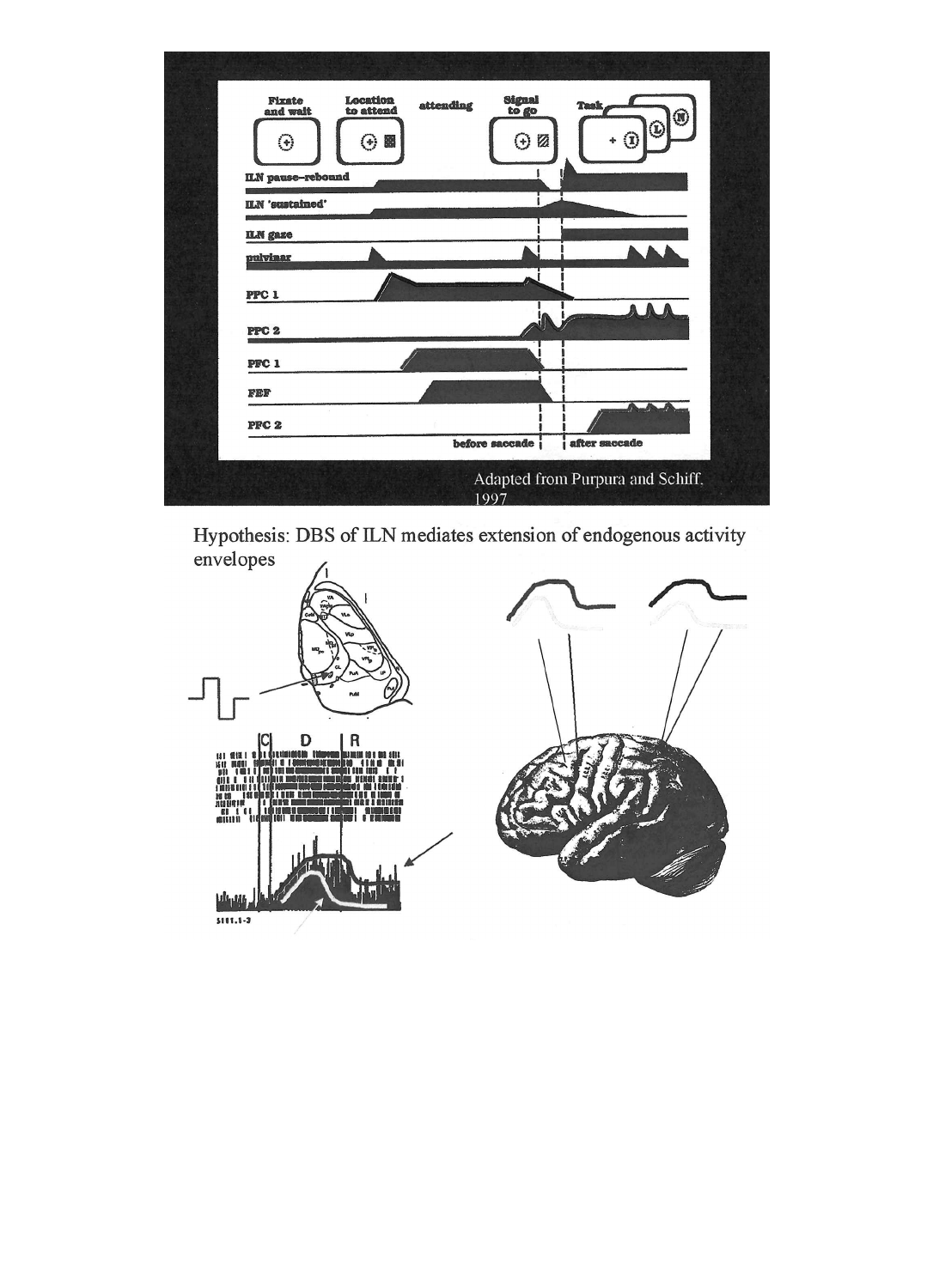sustained activation in cortical neurons between presentation of a peripheral target and a subsequent saccade to the target's location (similar activity associated with working memory<sup>45</sup> is illustrated in the lower left corner of *Figure 3B*). Such attention shifts relate closely to saccadic eye-movements and may reflect similar transient activation patterns in the forebrain. Different ILN subdivisions selectively project to prefrontal cortex, PFC (Pf, CL and paralaminar MD), frontal eye fields FEF (CL and paralaminar MD), anterior cingulate cortex (CL) and posterior parietal cortex, PPC (Cm–Pf, CL). Through these specific projections, ILN neurons may facilitate, and possibly trigger such sustained activations<sup>37</sup>. These sustained neuronal responses may act as 'activity envelopes' that underlie such general cognitive functions. Kinomura *et al.*<sup>53</sup>, using normal subjects performing a sustained attention paradigm, provide evidence that both anterior (CL) and posterior (Cm–Pf) intralaminar thalamic nuclei participate in maintenance of these activity envelopes. Recent studies modeling this task in nonhuman primates identified central thalamic neurons that demonstrate selective elevations of activity during the task-related period of sustained attention<sup>54</sup>.

The selective activation of these thalamic populations by cognitive tasks supports the open loop strategy of DBS in patients who have been able to demonstrate integrative forebrain activity. For those patients, DBS might extend endogenously generated activity enveloped as cartooned in *Figure 3B*. The red arrow points to a hypothetically reduced activation in a patient with an acquired brain injury. In this cartooned version, we have reduced the cortical persistent activity in the prefrontal cortex (modeled from reference 45) in amplitude and duration. We speculate that open-loop DBS in the ILN may extend endogenous activity to approximate the normal response cartooned by the green line (see green arrow). In PVS patients, no evidence exists that such integrative forebrain processes remain intact.

*Figure 3A* also indicates the selectivity of some ILN populations to parameters of saccadic eye-movements. Schlag and Schlag-Rey<sup>55</sup> demonstrated that intralaminar neurons signaled an efference copy of the saccade to the multiple cortical regions identified in the figure. These pioneering observations support the role of the ILN In several interesting techniques developed to assist in cognitive rehabilitation (see below). More recently, Matsumoto *et al*.<sup>56</sup> demonstrated that posterior intralaminar neurons signal several types of behaviorally relevant sensory events such as the onset of a sensory cue. The selective physiological characteristics of these populations suggest additional adaptations of neuromodulation strategies to possibly assist cognitive function.

#### **Linking neuromodulation techniques with mechanisms of cognitive rehabilitation: toward closed-loop strategies**

Several present cognitive rehabilitation techniques rely on forms of induced fluctuations of cognitive

function to establish therapeutic effects<sup>5,57–59</sup>. Many of these clinical studies focus on the neglect syndrome following focal strokes. This disorder includes a variety of neuropsychological deficits that typically involve a left hemi-spatial loss of awareness of the self or environment (anosognosia or sensory neglect) or impaired capacities to initiate a response or decision process (nonsensory neglect). Among maneuvers found to elicit transient recovery of multi-model deficits in these patients are cold caloric stimulation, sternocleidomastoid muscle vibration, truncal rotation, forced eyemovements, indication of optokinetic nystagmus, and others<sup>58</sup>. Transient recovery of many different modular functions, including neglect of auditory, visual, and somatosensory modalities, personal unawareness (asomatognosia), unawareness of deficits (anosognosia), and motor neglect (intentional loss) have all been described. Brief recoveries of function can also be observed with caloric stimulation in acute strokes demonstrating that a significant suppression (or 'gating out') of partially viable cortical regions can occur as a result of immediate dynamic reorganization<sup>39</sup>. Additional patient-based and experimental observations indicate that alterations in the large-scale patterns of neuronal activation can permanently or transiently ameliorate apparently 'fixed'  $deficits<sup>60,61</sup>$ .

Most maneuvers used to alleviate neglect represent vestibular stimuli, such as cold caloric testing (irrigation of the external auditory canal with ice water), rotations in three-dimensional space, and vibratory stimulation of muscle spindles. The brainstem vestibular nuclei project strongly to several cortical regions and prominently to paramedian thalamic targets, principally in the intralaminar nuclei<sup>62</sup>. As noted above, the intralaminar thalamic nuclei are also known to receive and signal a variety of sensory transients<sup>56</sup> as well as efference copy signals of oculomotor activity<sup>55</sup>. Direct activation of these nuclei as a result of oculovestibular response induced by cold caloric maneuvers has been proposed as a mechanism to evoke the transient reintegration of cortical regions<sup>39</sup>.

The pathological mechanisms underlying strokes producing unawareness and the broad cognitive disabilities following TBI are clearly different. The induced fluctuations achieved in patients with the neglect syndrome, however, may hint at a general principle underlying many rehabilitative techniques: the utilization of an internally generated efference copy signal to provide an organization for weakly established neuronal activations in partially viable brain regions<sup>63</sup>. While nonspecific increases in neuronal firing rates might be proposed to underlie these changes, the selectivity of these maneuvers argues against a general arousal effect  $(e.g., from the first observations of a *l* or *l* is at least one.$ effect has been established to be lateralized with no effect or worsening observed with ipsilesional irrigation<sup>64</sup>). The repeated activation of widely distributed signal generated within the brain such as the efference copy of the saccade (or more generally, of an internally selected, directed movement) may exert strong influence on the correlation of neuronal activity in distributed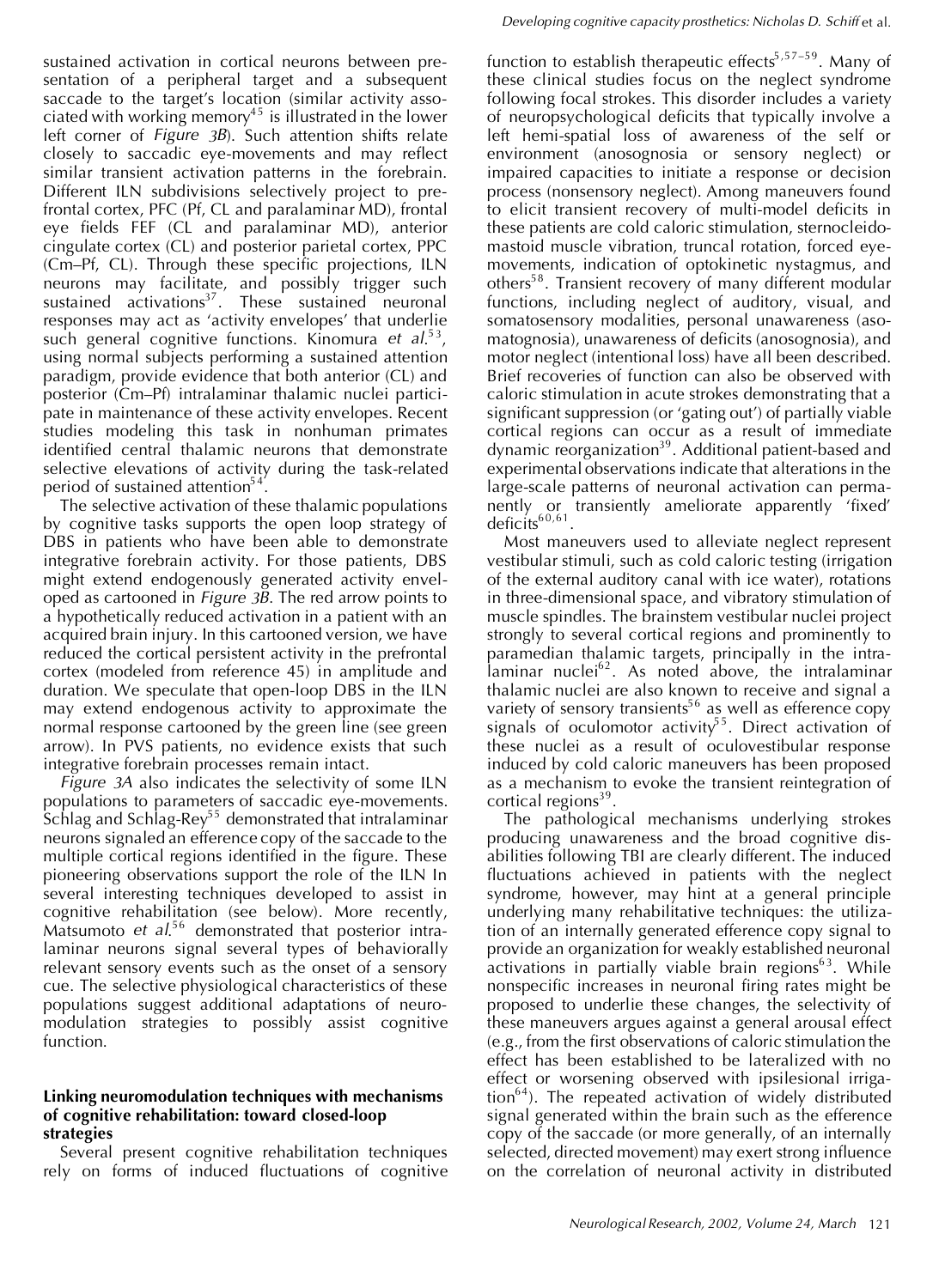networks. Such changes in the correlation structure alone may facilitate the reintegration of still viable cerebral tissue. A similar mechanism of transient improvement may underlie phasic alerting techniques $^{65},\,$ training of visual 'scanning', and interesting strategies of head and hand circling alighted upon by patients with visual agnosia to directly improve perception $^{66}$ .

Cicerone *et al*.<sup>5</sup> recently constructed a small number of evidence-based practice standards for cognitive rehabilitation and identified retraining of visual search to have significant positive effects. Similar improvements were seen with this technique in combination with truncal rotations<sup>67</sup>. Reviews of the rehabilitation literature identified six Class I studies (286 patients) and eight Class II studies (248 patients) in which visual scanning training improved compensation of unawareness and was superior to conventional occupational and physical therapies. In addition, the treatment effects generalized to more effective performance of activities of daily living, and shorter stays in acute rehabilitation programs. It is likely that the high impact of retraining of visual scanning reflects the key role of eye movements in gating of forebrain integration. While several externally driven techniques have been effective in producing eyemovement related brain activations including cold calorics<sup>59</sup> and forced eye movement techniques $^{68}$  it may also be possible to adapt stimulation of selective subcortical structures around this endogenous phase mark of neuronal processing $^{63}$ .

The maneuvers used to rehabilitate cognitive function in patients with acquired brain injuries suggest strategies for developing closed-loop neuromodulation. As noted above, most current applications of neuromodulation strategies involve empirical trials of open-loop systems with early efforts now underway to use closed-loop approaches. Development of this new area of research will require careful attention to the underlying mechanisms of the acquired brain injuries and better understanding of physiological mechanisms of maneuvers generating partial recovery.

#### **ETHICAL CONSIDERATIONS**

Patients with severe brain injuries and prolonged functional limitations resulting from their disabilities present unique ethical challenges for development of novel therapeutic interventions $^{3,4}$ . Most important is the need to balance risks of invasive therapies against a lack of access to emerging technologies<sup>3</sup>. The issue of appropriate protections is particularly important given the vulnerability of this patient population. Although several issues will necessarily arise in course of developing the strategies suggested above, none will be more critical than establishing appropriate criteria to categorize patients into risk-stratified groups. Assessments of risk will require studies based on proven outcome measures for these populations and a consensus about reasonable therapeutic goals. For example, what may not be considered acceptable palliative treatment for a MCS patient might be acceptable as a partially restorative treatment for a patient with nearly

independent function. Along these lines, a more nuanced approach to the consent process for patients with varying degrees of decision-making incapacity is needed<sup>4</sup>. Moreover, efforts at developing both investigational and experimental therapeutics in these patient populations will require the development of an informed dialogue among clinicians, researchers, bioethicists, policy makers, families, patients and the public<sup>3</sup>.

#### **CONCLUSION**

We have outlined several strategies to extend current neuromodulation efforts toward a large unmet medical need for prosthetic systems aimed at improving cognitive capacities. As identified above, many new diagnostic techniques are needed as well as consideration of appropriate therapeutic goals and risk stratification of patients with acquired brain injuries. Current efforts with open-loop deep brain stimulation suggest that selective modulation of neuronal population firing rates may allow significant functional control of brain states: either by suppression of abnormal subcortical activity or activation of distributed neuronal activity. In addition to direct modulation of neuronal firing rates, specific induced changes of the correlation structure of neuronal activity across wide populations may allow known cognitive rehabilitative techniques to be assisted by neuromodulation. Cautious exploration of these possibilities is warranted because of the present lack of alternative therapies and clinical clues that some patients might significantly benefit if such approaches can be developed.

#### **ACKNOWLEDGEMENTS**

We thank the Charles A. Dana Foundation (FP, NDS) for support and NIH-NINDS NS-02014 (NDS).

#### **REFERENCES**

- 1 Giacino JT, Ashwal S, Childs N, Cranford R, Jennett B, Katz DI, *et* al. The minimally conscious state: Definition and diagnostic criteria. *Neurology* 2002; in press
- 2 Schiff ND, Rezai A, Plum F. A neuromodulation strategy for rational therapy of complex brain injury states. *[Neurol](http://www.ingentaconnect.com/content/external-references?article=/0161-6412^282000^2922L.267[aid=1986959]) Res* 2000; **22**: [267–272](http://www.ingentaconnect.com/content/external-references?article=/0161-6412^282000^2922L.267[aid=1986959])
- 3 Fins JJ. A proposed ethical framework for interventional cognitive neuroscience: A consideration of deep brain stimulation in impaired consciousness. *Neurol Res* 2000; **22**: [273–278](http://www.ingentaconnect.com/content/external-references?article=/0161-6412^282000^2922L.273[aid=1986960])
- 4 Fins JJ, Miller FG. Enrolling decisionally incapacitated subjects in neuropsychiatric research. *CNS Spectrums* 2000; **5**(10): 32–42
- 5 Cicerone KD, Dahlberg C, Kalmar K, Langenbahn DM, Malec JF, Bergquist TF, Felicetti T, Giacino JT, Harley JP, Harrington DE, Herzog J, Kneipp S, Laatsch L, Morse PA. Evidence-based cognitive rehabilitation: Recommendations for clinical practice. *[Arch](http://www.ingentaconnect.com/content/external-references?article=/0003-9993^282000^2981L.1596[aid=1986961]) Phys Med Rehab* 2000; **81**: [1596–1615](http://www.ingentaconnect.com/content/external-references?article=/0003-9993^282000^2981L.1596[aid=1986961])
- 6 NIH Consensus Development Panel on Rehabilitation of Persons with Traumatic Brain Injury. *JAMA* 1999, **282**: [974–983](http://www.ingentaconnect.com/content/external-references?article=/0098-7484^281999^29282L.974[aid=954275])
- 7 Garton JL, Luerssen TG. Head injuries. In: Biller J, Bougousslavasky J, eds. *Clinical Trials in Neurologic Practice,* pp. 77–98
- 8 Winslade WJ. *Confronting Traumatic Brain Injury,* New Haven: Yale University Press, 1998
- 9 Schuurman PR, *et al*. A comparison of continuous thalamic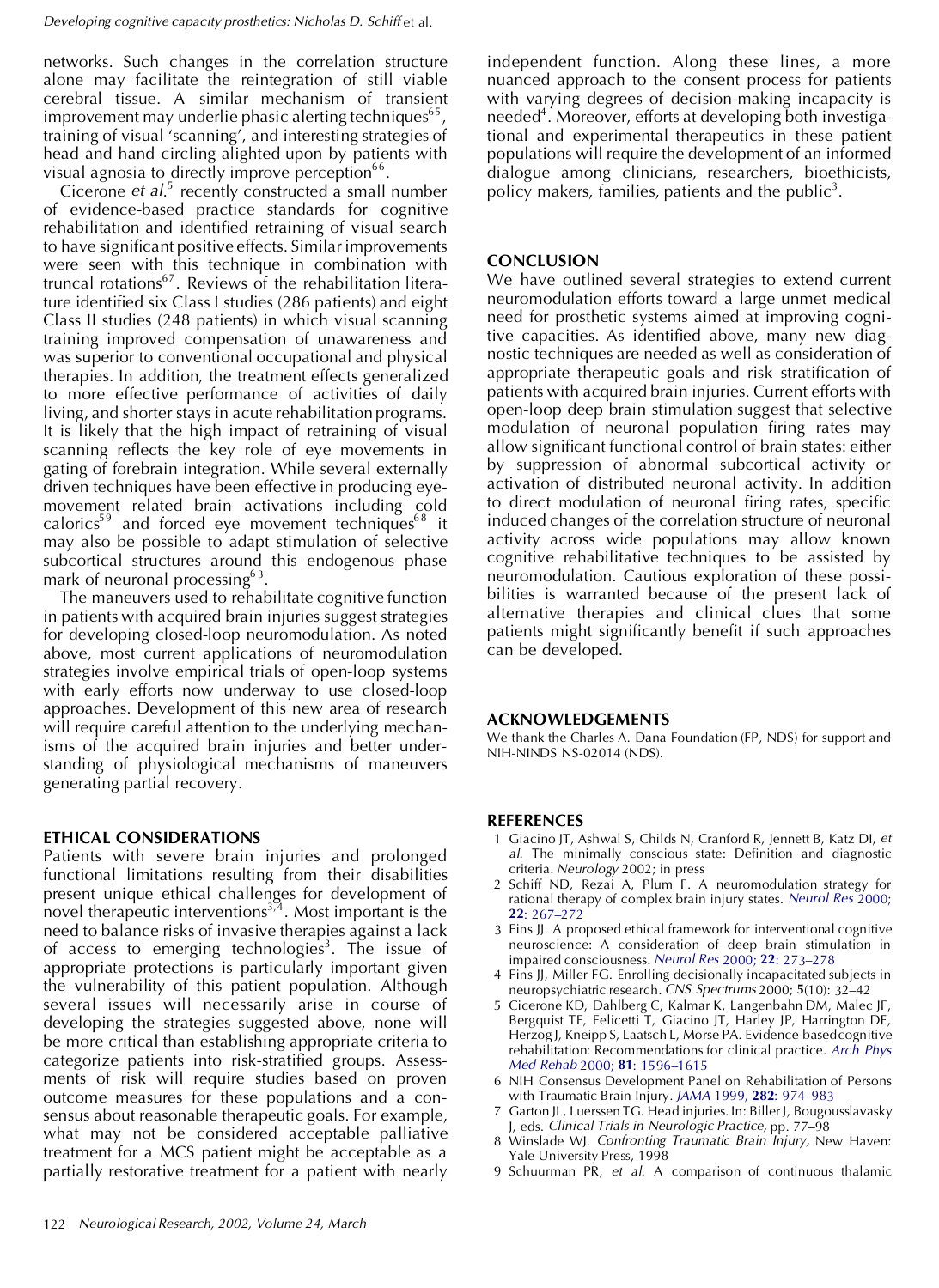- 10 Benabid AL, *et al*. Chronic Vim thalamic stimulation in Parkinson's disease, essential tremor, and extra-pyramidal dyskinesias. *[Acta](http://www.ingentaconnect.com/content/external-references?article=/0001-6268^281993^2958L.39[aid=1986963]) [Neurochir](http://www.ingentaconnect.com/content/external-references?article=/0001-6268^281993^2958L.39[aid=1986963])* 1993; **58**: 39–44
- 11 Krack P, Pollak P, Limousin P, Hoffmann D, Xie J, Benazzouz A, Benabid AL. Subthalamicnucleus or internal pallidalstimulation in young onset Parkinson's disease. *Brain* 1998; **121**: [451–457](http://www.ingentaconnect.com/content/external-references?article=/0006-8950^281998^29121L.451[aid=1986964])
- 12 Rezai AR, Hutchison W, Lozano AM. Subthalamic nucleus stimulation for Parkinson's disease. In: Rengachary SS, Wilkins RH, eds. *Neurosurgical OperativeAtlas, Vol 8,* Chicago, IL: AANS Publication, 1999
- 13 Pahapill PA, Levy R, Dostrovsky JO, *et al*. Tremor arrest with thalamic microinjections of muscimol in patients with essential tremor. *Ann Neurol* 1999; **46**: [249–252](http://www.ingentaconnect.com/content/external-references?article=/0364-5134^281999^2946L.249[aid=1986965])
- 14 Montgomery EB Jr, Baker KB. Mechanisms of deep brain stimulation and future technical developments. *[Neurol](http://www.ingentaconnect.com/content/external-references?article=/0161-6412^282000^2922L.259[aid=1986966]) Res* 2000; **22**: [259–266](http://www.ingentaconnect.com/content/external-references?article=/0161-6412^282000^2922L.259[aid=1986966])
- 15 Beurrier C, Bioulac B, Audin J, Hammond C. High-frequency stimulation produces a transient blockade of voltage-gated currents in subthalamic neurons. *J [Neurophysiol](http://www.ingentaconnect.com/content/external-references?article=/0022-3077^282001^2985L.1351[aid=1986967])* 2001; **85**: 1351–1356
- 16 Rezai A, *et al*. Thalamic stimulation and functional MRI: Localization of cortical and subcortical activation with implanted electrodes. *J [Neurosurg](http://www.ingentaconnect.com/content/external-references?article=/0022-3085^281999^2990L.583[aid=1986968])* 1999; **90**: 583–590
- 17 Ceballos-Baumann AO, *et al*. Thalamic stimulation for essential tremor activates motor and deactivates vestibular cortex. *Neurology* 2000; **56**: 1347–1354
- 18 Neuromodulation: defining the future. [http://www.clevelandclinic](http://www.clevelandclinicmeded.com/courses/neuromodulation.htm)[meded.com/courses/neuromodulation.htm](http://www.clevelandclinicmeded.com/courses/neuromodulation.htm)
- 19 Hosobuchi Y, Yingling C. The treatment of prolonged coma with neurostimulation. In: Devinsky O, Beric A, Dogali M, eds. *Electrical and Magnetic Stimulation of the Brain and Spinal Cord,* New York: Raven Press, Ltd, 1993: pp. 215–219
- 20 Deliac P, *et al*. Electrophysiological evolution of post-traumatic persistent vegetative states under thalamic stimulation. Report on 25 observations. *[Neurochirurgie](http://www.ingentaconnect.com/content/external-references?article=/0028-3770^281993^2939L.293[aid=1986970])* 1993; **39**: 293–303
- 21 Tsubokawa T, Yamamoto T. Deep brain stimulation in the persistent vegetative state. In: Tasker R, ed. *Textbook of Stereotactic and Functional Neurosurgery,* New York: McGraw–Hill: pp. 1979–1986
- 22 McLardy T, Ervin F, Mark V. Attempted inset-electrodes from traumatic coma: Neuropathological findings. *Trans Am [Neurol](http://www.ingentaconnect.com/content/external-references?article=/0065-9479^281968^2993L.25[aid=1986971]) Assoc* 1968; **93**: [25–30](http://www.ingentaconnect.com/content/external-references?article=/0065-9479^281968^2993L.25[aid=1986971])
- 23 Hassler R, *et al*. Behavioraland EEG arousal inducedby stimulation of unspecific projection systems in a patient with post-traumatic apallic syndrome. *[Electroenceph](http://www.ingentaconnect.com/content/external-references?article=/0013-4694^281969^2927L.306[aid=1986972]) Clin Neurophysiol* 1969; **27**: [306–310,](http://www.ingentaconnect.com/content/external-references?article=/0013-4694^281969^2927L.306[aid=1986972]) 689–690
- 24 Sturm V, *et al*. Chronic electrical stimulation of the thalamic unspecific activating system in a patient with coma due to midbrain and upper brainstem infarction. *Acta [Neurochir](http://www.ingentaconnect.com/content/external-references?article=/0001-6268^281979^2947L.235[aid=1986973])* 1979; **47**: [235–244](http://www.ingentaconnect.com/content/external-references?article=/0001-6268^281979^2947L.235[aid=1986973])
- 25 Multi-Society Task Force. Medical aspects of the persistent vegetative state. *New Engl J Med* 1994; **330**: [1499–1508,](http://www.ingentaconnect.com/content/external-references?article=/0028-4793^281994^29330L.1499[aid=696623]) [1572–1579](http://www.ingentaconnect.com/content/external-references?article=/0028-4793^281994^29330L.1499[aid=696623])
- 26 Adams JH, Graham DI, Jennett B. The neuropathology of the vegetative state after an acute brain insult. *Brain* [2000;](http://www.ingentaconnect.com/content/external-references?article=/0006-8950^282000^29123L.1327[aid=1986974]) **123**: [1327–1338](http://www.ingentaconnect.com/content/external-references?article=/0006-8950^282000^29123L.1327[aid=1986974])
- 27 Dougherty JH Jr, Rawlinson DG, Levy DE, Plum F. Hypoxic– ischemic brain injury and the vegetative state: Clinical and neuropathologic correlation. *[Neurology](http://www.ingentaconnect.com/content/external-references?article=/0028-3878^281981^2931L.991[aid=1986975])* 1981; **31**: 991–997
- 28 Laureys S, Goldman S, Phillips C, Van Bogaert P, Aerts J, Luxen A, *et al*. Impaired effective cortical connectivity in vegetative state: Preliminary investigation using PET. *[Neuroimage](http://www.ingentaconnect.com/content/external-references?article=/1053-8119^281999^299L.377[aid=1986976])* 1999; **9**: [377–382](http://www.ingentaconnect.com/content/external-references?article=/1053-8119^281999^299L.377[aid=1986976])
- 29 Plum F, Schiff N, Ribary U, Llinas R. Coordinated expression in chronically unconscious persons. *Phil Trans R. Soc Lond B* [1998;](http://www.ingentaconnect.com/content/external-references?article=/0962-8436^281998^29353L.1929[aid=1986977]) **353**: [1929–1933](http://www.ingentaconnect.com/content/external-references?article=/0962-8436^281998^29353L.1929[aid=1986977])
- 30 Schiff ND, *et al*. Residual cerebral activity and behavioral fragments can remain in persistently vegetative brains. *Brain* (in press)
- 31 Jennett B, Adams HJ, Murray LS, Graham DI. Neuropathology in vegetative and severely disabled patients after head injury. *[Neurology](http://www.ingentaconnect.com/content/external-references?article=/0028-3878^282001^2956L.486[aid=1986978])* 2001; **56**: 486–490
- 32 Burruss JW, Chacko RC. Pisodically remitting akinetic mutism

following subarachnoid hemorrhage. *J [Neuropsychiatry](http://www.ingentaconnect.com/content/external-references?article=/0895-0172^281999^2911L.100[aid=1986979]) Clin [Neurosci](http://www.ingentaconnect.com/content/external-references?article=/0895-0172^281999^2911L.100[aid=1986979])* 1999; **11**: 100–102

- 33 Heath RG, Mickle WA. Evaluationof seven years' experience with depth electrode studies. In: Ramey ER, O'Doherty DS. *Electrical Studies of the Unanesthetized Brain,* New York: Hoeber, 1960: pp. 214–241
- 34 Leigh RJ, Foley JM, Remler BF, Civil RH. Oculogyric crisis: A syndrome of thought disorder and ocular deviation. *Ann [Neurol](http://www.ingentaconnect.com/content/external-references?article=/0364-5134^281987^2922L.13[aid=1986980])* 1987; **22**: [13–17](http://www.ingentaconnect.com/content/external-references?article=/0364-5134^281987^2922L.13[aid=1986980])
- 35 Llinas RR, Ribary U, Jeanmonod D, Kronberg E, Mitra PP. Thalamocorticaldysrhythmia:A neurological and neuropsychiatric syndrome characterized by magnetoencephalography. *[Proc](http://www.ingentaconnect.com/content/external-references?article=/0027-8424^281999^2996L.15222[aid=1986981]) Natl Acad Sci USA* 1999; **96**: [15222–15227](http://www.ingentaconnect.com/content/external-references?article=/0027-8424^281999^2996L.15222[aid=1986981])
- 36 Williams D, Parsons-Smith G. Thalamic activity in stupor. *Brain* 1951; **74**: 377–398
- 37 Hirsch J, Kamal A, Rodriguez-Moreno D, Petrovich N, Giacino J, Plum F, Schiff N. fMRI reveals intact cognitive systems in two minimally conscious patients. *Soc Neurosci 30th Ann Meet* 2001; 529.14
- 38 Purpura KP, Schiff ND. The thalamic intralaminar nuclei: Role in visual awareness. *Neuroscientist* 1997; **3**: 8–14
- Schiff ND, Pulver M. Does vestibular stimulation activate thalamocortical mechanisms that reintegrate impaired cortical regions? *Proc R Soc Lond B* 1999; **266**: [421–423](http://www.ingentaconnect.com/content/external-references?article=/0962-8452^281999^29266L.421[aid=1986984])
- 40 Schiff ND, Plum F. The role of arousal and 'gating' systems in the neurology of impaired consciousness. *J Clin [Neurophysiol](http://www.ingentaconnect.com/content/external-references?article=/0736-0258^282000^2917L.438[aid=1986985])* 2000; **17**: [438–452](http://www.ingentaconnect.com/content/external-references?article=/0736-0258^282000^2917L.438[aid=1986985])
- 41 Berendse HBW, Groenewegen HJ. Restricted cortical termination fields of the midline and intralaminar thalamic nuclei in the rat. *Neuroscience* 1991; **42**: 73–102
- 42 Groenewegen H, Berendse H. The specificity of the 'nonspecific' midline and intralaminar thalamic nuclei. *Trends [Neurosci](http://www.ingentaconnect.com/content/external-references?article=/0166-2236^281994^2917L.52[aid=1986987])* 1994; **17**: [52–66](http://www.ingentaconnect.com/content/external-references?article=/0166-2236^281994^2917L.52[aid=1986987])
- 43 Steriade M. Thalamic substrates of disturbances in states of vigilance and consciousness in humans. In: Steriade M, Jones E, McCormick D, eds. *Thalamus,* Oxford: Elsevier Publishers, 1997: 721–745
- 44 Funahashi S, Chafee MV, Goldman-Rakie PS. Prefrontal neuronal activity in rhesus monkeys performing a delayed anti-saccade task. *Nature* 1993; **365**: [753–756](http://www.ingentaconnect.com/content/external-references?article=/0028-0836^281993^29365L.753[aid=1986988])
- 45 Fuster JM. Unit activity in prefrontal cortex during delayedresponse performance: Neuronal correlates of transient memory. *J [Neurophysiol](http://www.ingentaconnect.com/content/external-references?article=/0022-3077^281973^2936L.61[aid=1986989])* 1973; **36**: 61–78
- 46 Andersen R. Visual and eye movement functions of the posterior parietal cortex. *Ann Rev [Neurosci](http://www.ingentaconnect.com/content/external-references?article=/0147-006X^281989^2912L.377[aid=1986990])* 1989; **12**: 377–403
- 47 Schall JD. Neuronal activity related to visually guided saccades in the frontal eye fields of rhesus monkeys: Comparison with supplementary eye elds. *J [Neurophysiol](http://www.ingentaconnect.com/content/external-references?article=/0022-3077^281991^2966L.559[aid=1986991])* 1991; **66**: 559–579
- 48 Macchi G, BentivoglioM. The thalamic intralaminarnuclei and the cerebral cortex. In: Jones EG, Peters A, eds. *Cerebral Cortex, Vol 5,* New York: Plenum Press, 1985: pp. 355–389
- 49 Sukov W, Barth DS. Three-dimensional analysis of spontaneous and thalamicallyevoked gamma oscillationsin the auditory cortex. *J [Neurophysiol](http://www.ingentaconnect.com/content/external-references?article=/0022-3077^281998^2979L.2875[aid=1986992])* 1998; **79**: 2875–2884
- 50 Vogt BA. The role of layer 1 in cortical function. In: Jones EG, Peters A, eds. *Cerebral Cortex, Vol 9,* New York: Plenum Press, 1990: pp. 49–80
- 51 Llinas R, Ribary U, Joliot M, Wang XJ. Content and context in temporal thalamocortical binding. In: Buzsaki G, *et al.,* eds. *Temporal Coding in the Brain,* Heidelberg: Springer-Verlag, 1994: pp. 252–272
- 52 Larkum ME, Zhu JJ, Sakmann B. A new cellular mechanism for coupling inputs arriving at different cortical layers. *[Nature](http://www.ingentaconnect.com/content/external-references?article=/0028-0836^281999^29398L.338[aid=1986993])* 1999; **398**: [338–341](http://www.ingentaconnect.com/content/external-references?article=/0028-0836^281999^29398L.338[aid=1986993])
- 53 Kinomura S, Larssen J, Gulyas B, Roland PE. Activationby attention of the human reticular formation and thalamic intralaminar nuclei. *Science* 1996; **271**: [512–515](http://www.ingentaconnect.com/content/external-references?article=/0036-8075^281996^29271L.512[aid=1986994])
- 54 Schiff ND, Kalik SF, Purpura KP. Sustained activity in the central thalamus and extrastriate areas during attentive visuomotor behavior: Correlation of single unit activity and local field potentials. *Soc Neurosci 30th Ann Meet* 2001; 722.12
- 55 Schlag-Rey M, Schlag J. Visuomotor functions of central thalamus in monkey. II unit activity related to visual events, targeting and xation. *J Neurophysiol* 1984; **40**: 1175–1195